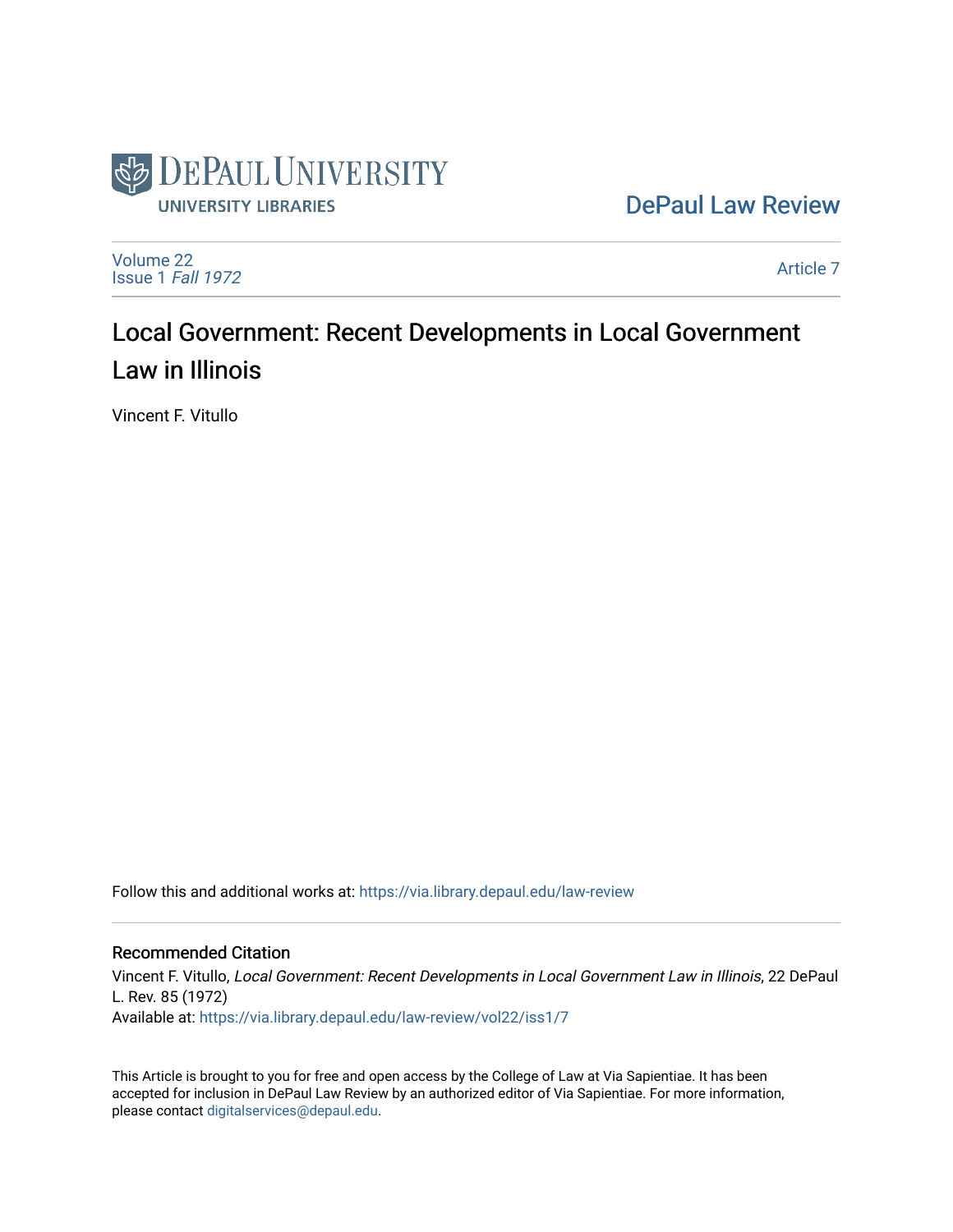## LOCAL GOVERNMENT: RECENT DEVELOPMENTS IN LOCAL GOVERNMENT LAW IN ILLINOIS

### VINCENT F. VITULLO\*

initiate an annual survey of local government law in Illinois. Article VII, section 6 of the Illinois Constitution of 1970 has recently revolutionized local government law in this state by introducing the concept of "home rule" into Illinois jurisprudence. It is the purpose of this survey to outline the principle features of this revolution.

Prior to the adoption of the constitution of 1970, Illinois law followed the traditional view that all local governments are "creatures" of the state and totally dependent upon the state legislature as a source of power to act.<sup>1</sup> This doctrine is usually referred to as Dillon's Rule because it was first clearly enunciated by Judge Dillon in his classic treatise on municipal corporations.<sup>2</sup> In an often-cited case, the Illinois Supreme Court applied Dillon's Rule in the following language:

The city must have an express grant of authority from the General Assembly to enact the ordinances unless the power is necessarily implied in or incidental to power or powers expressly conferred.<sup>3</sup>

Furthermore, a necessary corollary to Dillon's Rule was the proposition that legislative grants of authority to local governments must be strictly construed. As one decision put it: "Statutes conferring powers on municipal corporations are strictly construed and any fair

**<sup>\*</sup>** Professor of Law, DePaul University; **J.D.,** Loyola University; LL.M., Yale University.

<sup>1.</sup> **SIXTH** ILLINOIS **CONSTITUTIONAL** CONVENTION, 7 **RECORD** OF **PROCEEDINGS** 1603 **(1972)** [hereinafter cited as 7 **RECORD OF PROCEEDINGS].**

<sup>2. 1</sup> DILLON, MUNICIPAL CORPORATIONS 448 (5th ed., 1911).

<sup>3.</sup> Ives v. City of Chicago, 30 **111.** 2d 582, 584, 198 N.E.2d 518, 519 (1964).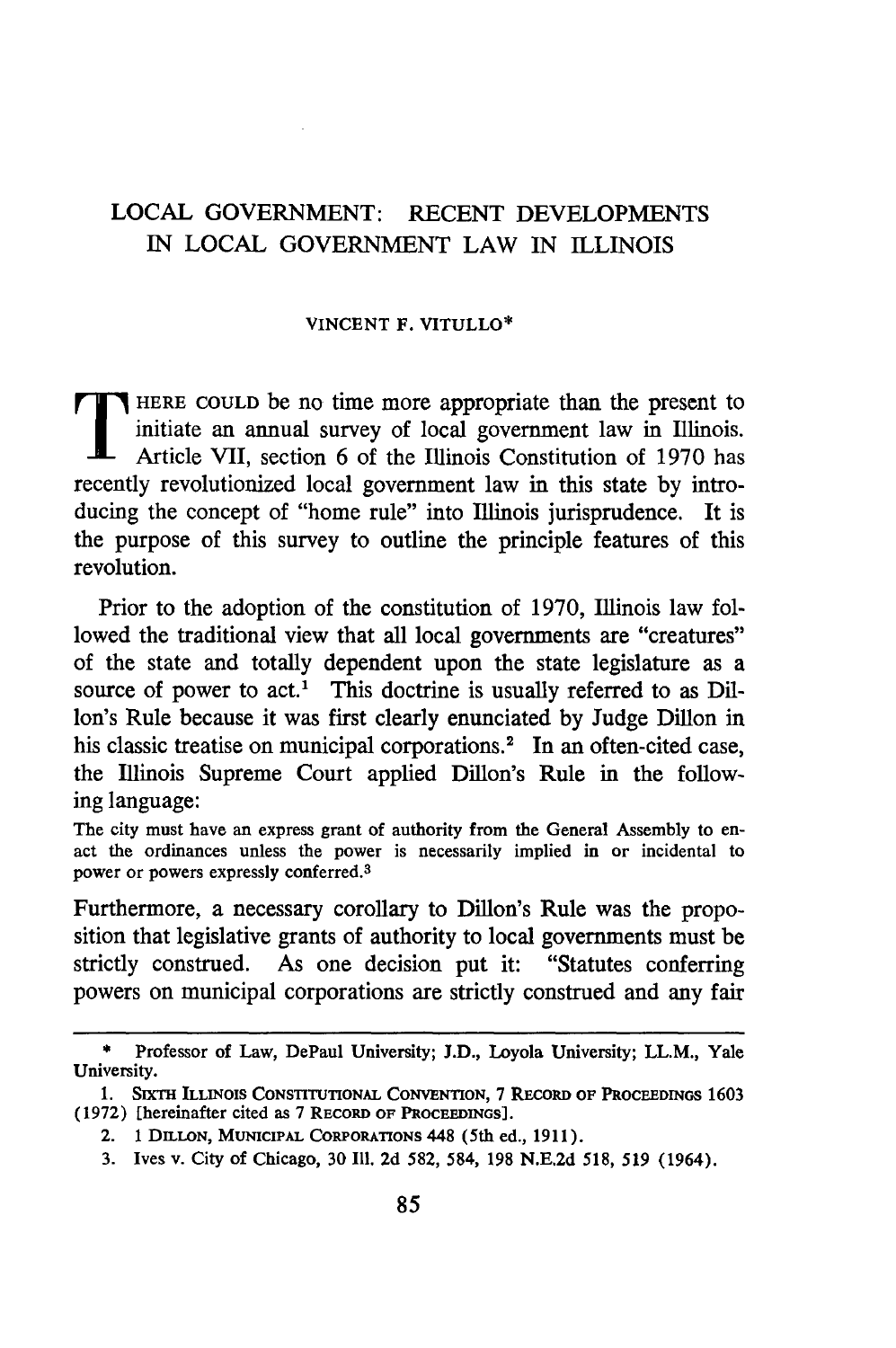or reasonable doubt that an asserted power exists is resolved against the municipality."<sup>4</sup>

For a broad variety of reasons, the draftsmen of the Illinois Constitution of 1970 decided to limit the concept of legislative supremacy in local government law in favor of home rule for at least some local government units.<sup>5</sup> This decision was implemented principally by the rather complex provisions of article VII, section 6 of the new constitution. A close reading of that section is necessary to understand the anatomy of home rule in Illinois.

At the outset it should be noted that article VII confers home rule status automatically on all municipalities with a population of 25,000 or more and upon any county which has "a chief executive officer elected by the electors of the county."<sup>6</sup> However, municipalities of less than 25,000 may elect by referendum to become home rule units.<sup>7</sup> Furthermore, any home rule unit may elect by referendum "not to be a home rule unit."<sup>8</sup>

Article VII, section 6(a) reverses Dillon's Rule by making a direct constitutional grant of governmental power to home rule units in extremely broad language:

(a) Except as limited by this Section, a home rule unit may exercise any power and perform any function pertaining to its government and affairs including, but not limited to, the power to regulate for the protection of the public health, safety, morals and welfare; to license; to tax; and to incur debt.<sup>9</sup>

This language was consciously intended by the draftsmen to confer upon home rule units ". **.** . the broadest possible range of powers to deal with the problems facing them  $\ldots$ .<sup>10</sup>

In spite of the breadth of the powers conferred, the Report of the Local Government Committee of the Sixth Illinois Constitutional Convention makes it clear that the grant of powers to home rule units is not unlimited:

<sup>4.</sup> City of Chicago v. Ingersoll Steel and Disk Division, 371 Ill. 2d 183, 186, 20 N.E.2d 287, 288 (1939).

**<sup>5. 7</sup> RECORD OF PROCEEDINGS at 1605-11.**

**<sup>6.</sup> ILL. CONST., art. VII,** § 6(a).

**<sup>7.</sup> ILL. CONST., art. VII, § 6(a). (At the present time, only Cook County has such a chief executive.)**

**<sup>8.</sup> ILL. CONST., art. VII, § 6(b).**

**<sup>9.</sup> ILL. CONST., art. VII, § 6(a).**

**<sup>10. 7</sup>** RECORD **OF PROCEEDNGS at 1619.**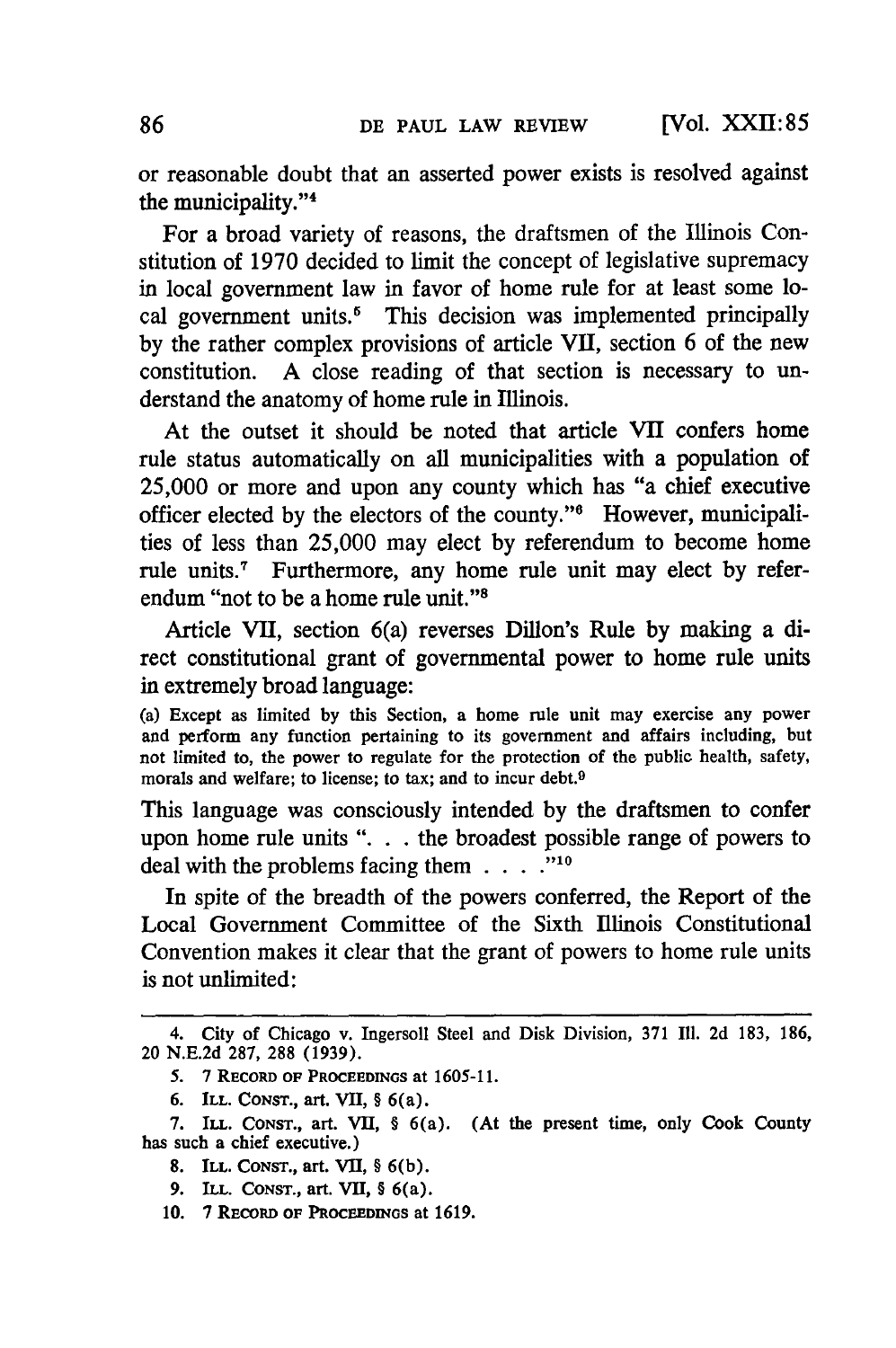It is clear, however, that the powers of home-rule units relate to their own problems, not to those of the state or nation. Their powers should not extend to such matters as divorce, real property law, trusts, contracts, etc. . . . Thus, the proposed grant of powers to local governments extends only to matters 'pertaining to their government and affairs'. <sup>11</sup>

The Local Government Committee Report also contains illustrative examples of local governmental action which, in the committee's opinion, would not fall within the range of home rule powers. For example, the committee felt that the home rule unit could not, by its own authority, regulate interest rates on loans, regulate local telephone rates, or establish separate pension funds for policemen and firemen.<sup>12</sup>

Thus, the main issue presented by the new home rule provisions is the precise scope of authority granted by article VII, section 6(a). The constitutional history of section 6(a) is anything but clear. To obscure matters further, the operative language of section 6(a) has no exact duplicate in the law of other states. Apparently this lack of similarity with the law of other states was a matter of conscious choice by the draftsmen.13 As a consequence, judicial decisions from other jurisdictions are not likely to prove very helpful in interpreting the new home rule provisions of Illinois.

Although the language of section 6(a) was intended to include as extensive a range of governmental powers as possible, the draftsmen felt it necessary to mention specifically the powers to tax, to incur debt, to regulate and to license so as to protect these essential governmental powers from limitation or erosion by judicial interpretation.<sup>14</sup>

Perhaps the most important of these specific powers is the power to tax. Without adequate funding, a home rule unit would find it difficult or impossible to exercise its other powers. Section 6(a) confers a general power to tax limited only by the provisions of section 6(e)(2) which forbid a home rule unit ". **.** . to license for revenue or impose taxes upon or measured by income or earnings or upon occupations" unless authorized by the General Assembly.<sup>15</sup> The pur-

- 14. *Id.* at 1622-27.
- *15.* **ILL. CONST., art. Vii,** § 6(e)(2).

<sup>11.</sup> *Id.* at 1621.

<sup>12.</sup> *Id.* at **1652.**

<sup>13.</sup> *Id.* at 1621.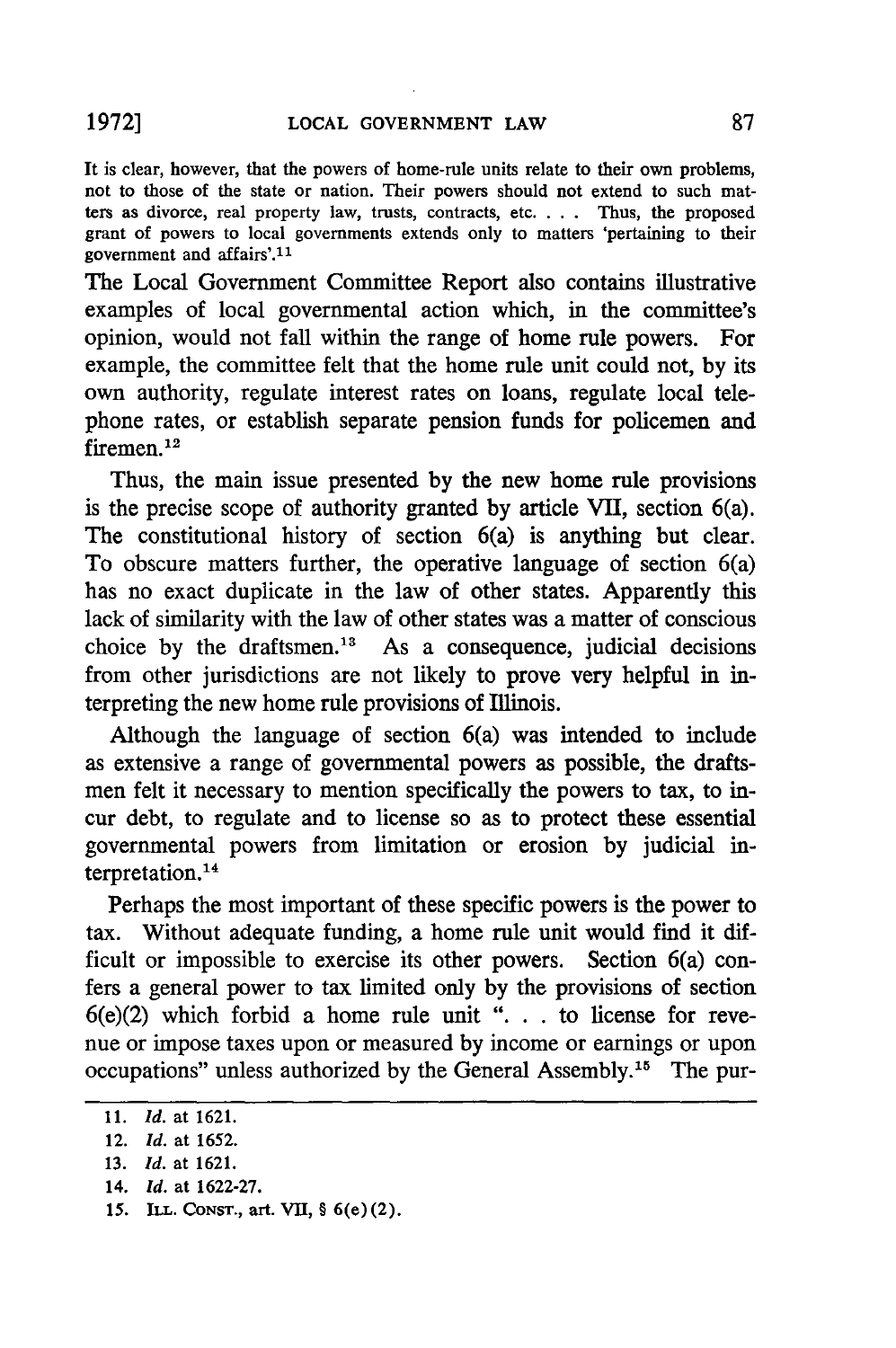pose of these specific prohibitions is to protect the income tax as a revenue base for the state and to prevent the imposition of "income taxes" in the form of occupation taxes or licensing for revenue.<sup>16</sup> Apparently, all other forms of taxation are available to home rule units.

At the time of this writing, *S. Bloom, Inc. v. Marshall Korshak"* remains the only decision by the Illinois Supreme Court interpreting the home rule provision of the new Illinois constitution. In that case, Chicago's "cigarette tax" was upheld. The court rejected the claim (among others) that the levy was an occupation tax on either the retailer or the wholesaler. The court pointed out that the tax was levied on the consumer and was, therefore, the equivalent of a sales tax. **Of** prime importance was the court's observation that the legal incidence of a tax is not determined by its economic impact, but rather by the express intent of the law levying the tax. Thus, the validity of a home rule tax is largely a matter of legislative form.

It should be noted that there is no constitutional limit on the rate of home rule taxation. However, the General Assembly does retain the power to deny or limit home rule taxing powers by a three-fifths vote of all those elected to both houses.<sup>18</sup> Whether or not this power can serve as an effective brake on possible excesses in home rule taxation remains to be seen.

The General Assembly retains a higher degree of control over indebtedness. The General Assembly may limit by law the amount of debt incurred by a home rule county.<sup>19</sup> In the case of municipalities, the General Assembly may limit debt incurred only by a three-fifths majority of both houses except for debt to be repaid out of *ad valorem* property tax receipts. In the latter case, the General Assembly  $m \sim$  limit the amount of debt or require a referendum by law only in excess of certain percentages of assessed evaluation of taxable property as provided in subsection  $6(k)$ .<sup>20</sup>

Of particular importance are the provisions of subsection 6(1):

<sup>16.</sup> 7 **RECORD OF PROCEEDINGS** at **1671-72.**

**<sup>17. 52</sup> I11. 2d** 56, 284 **N.E.2d 257** (1972).

**<sup>18.</sup>** ILL. **CONST.,** art. VII, § 6(g).

<sup>19.</sup> ILL. **CONST.,** art. VII, § 6(j).

<sup>20.</sup> ILL. **CONST.,** art. VII, § 6(k). In addition, it should be noted that all indebtedness to be repaid out of **ad** valorem property tax receipts must be repaid in 40 years. ILL. CONST,, art. VII, sec. 6(d).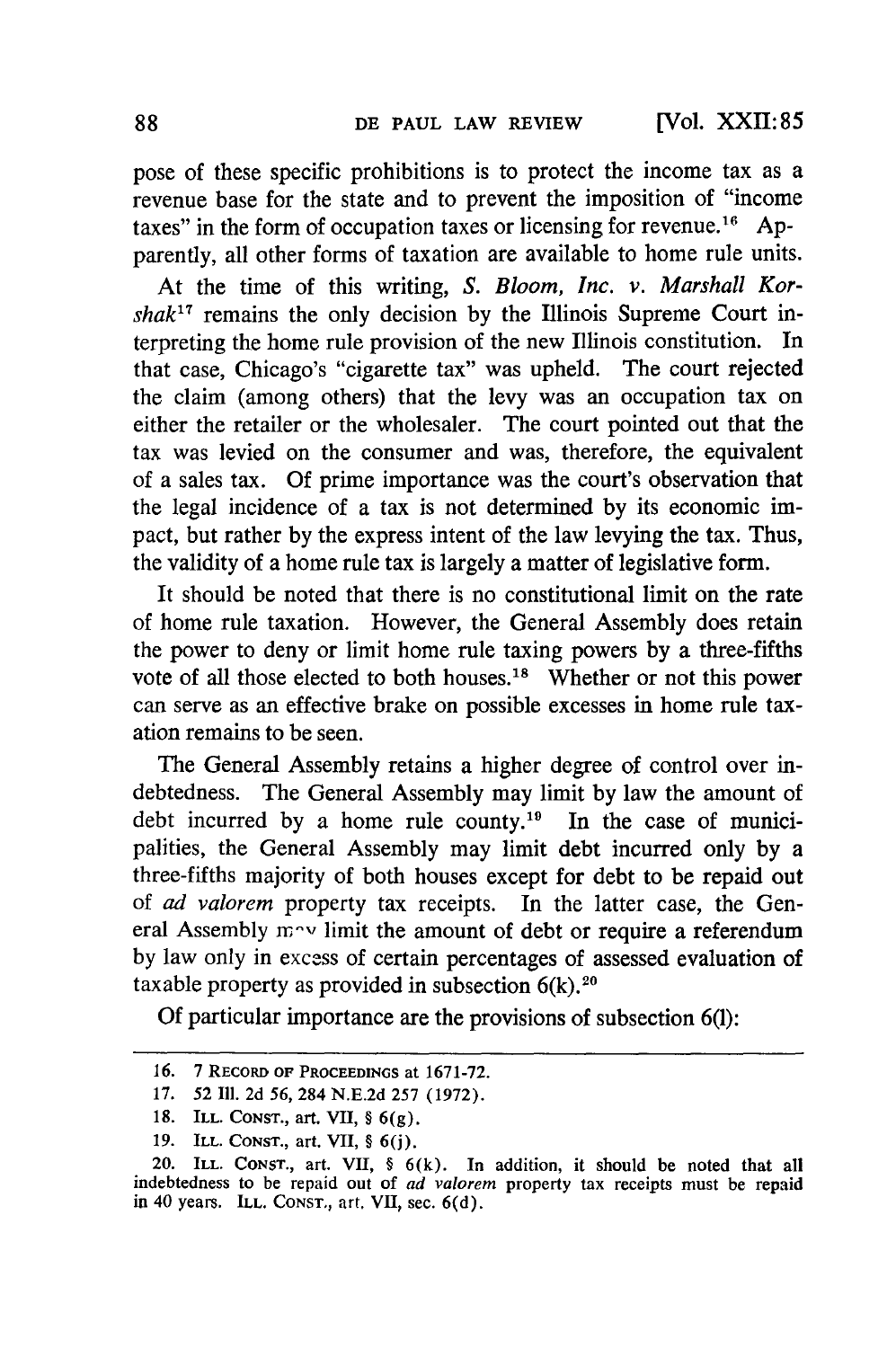The General Assembly may not deny or limit the power of home rule units (1) to make local improvements by special assessment and to exercise this power jointly with other counties and municipalities, and other classes of units of local government having that power on the effective date of this Constitution unless that power is subsequently denied by law to any such other units of local government or (2) to levy or impose additional taxes upon areas within their boundaries in the manner provided by law for the provision of special services to those areas and for the payment of debt incurred in order to provide those special services.<sup>21</sup>

Paradoxically enough, the highest degree of constitutional protection is granted to special assessments and to so-called "additional taxes" to provide "special services." This introduces the concept of "differential taxation" into Illinois local government law for the first time.<sup>22</sup> The express purpose of the Local Government Committee in proposing the differential taxation provision was to permit home rule units to provide "special services" to limited areas within their boundaries without taxing the entire population for those services.<sup>23</sup>

Laudatory as this purpose may be, the language of this section contains serious difficulties. First of all, the term "special services" is not defined. Secondly, the initial prohibition against legislative interference ("The General Assembly may not limit or deny the power to . . . levy additional taxes . . .") is diluted by the phrase "in the manner provided by law" contained in subsection  $6(1)(2)$ . This last phrase creates the possibility that the General Assembly "by law" can provide some type of limitation in the "manner" of levying such taxes. But what that limitation may be can be determined only by future litigation.

The prohibition against licensing for revenue found in subsection  $6(d)^{24}$  should not be interpreted as a ban against all licensing fees. It was the intention of the draftsmen to codify pre-existing Illinois law which permitted licensing fees which were "reasonably related" to the cost of regulation.<sup>25</sup> Of course, any such license for which a fee is charged must serve a legitimate regulatory purpose.

Another major home rule power is that conferred by subsection **6(f)** which authorizes a home rule unit "... subject to approval by

<sup>21.</sup> **ILL. CONST., art. VII, § 6(1).**

<sup>22.</sup> **7 RECORD OF PROCEEDINGS at 1662.**

<sup>23.</sup> *Id.*

<sup>24.</sup> ILL. **CONST.,** art. VII, **§ 6(d).**

<sup>25. 7</sup> **RECORD OF PROCEEDINGS** at 1675.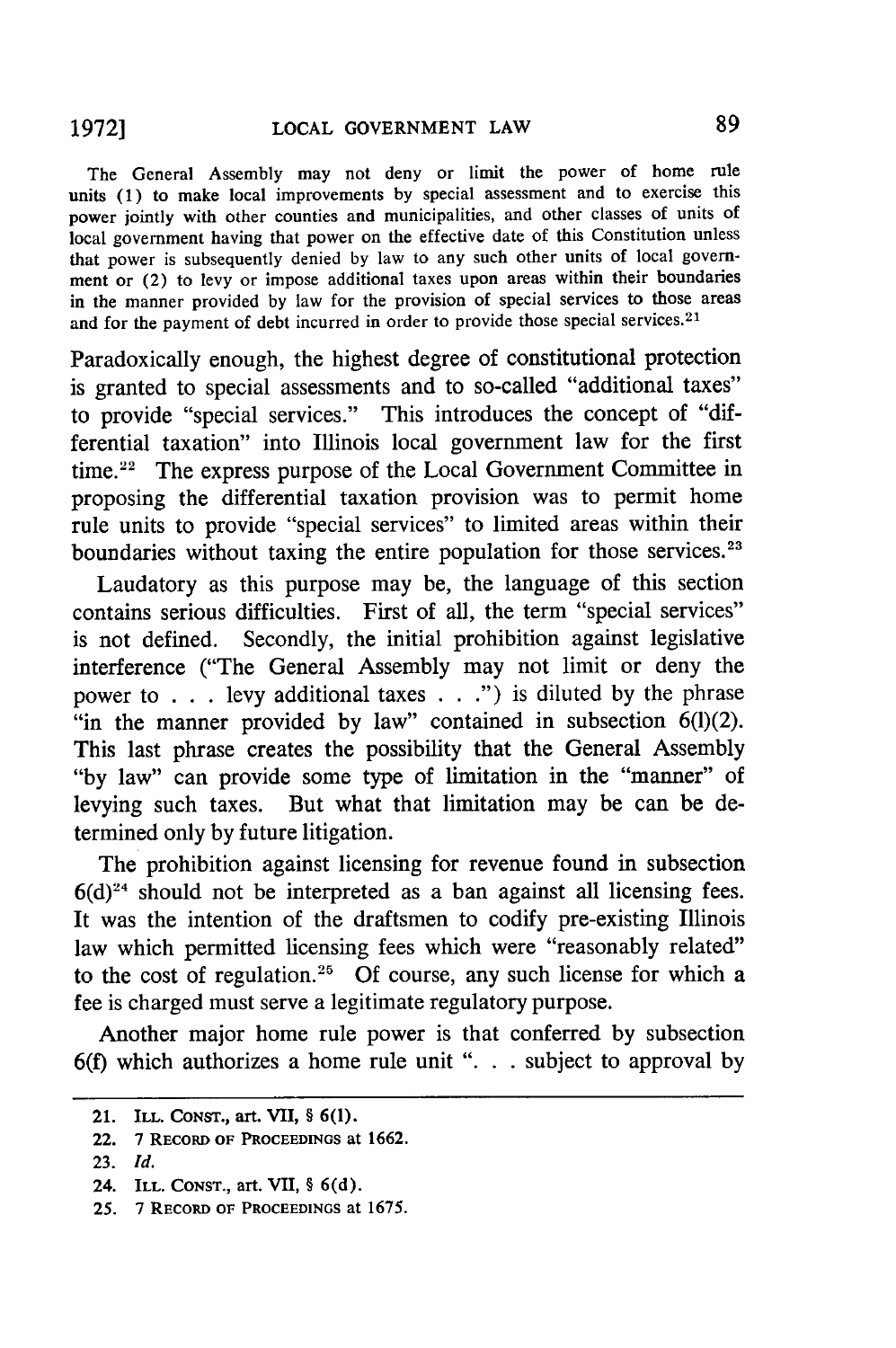referendum to adopt, alter, or repeal a form of government provided by law  $\ldots$  . "<sup>26</sup> Subsection 6(f) further provides " $\ldots$  [a] home rule municipality shall have the power to provide for its officers, their manner of selection and terms of office only as approved by referendum or as otherwise authorized by law."<sup>27</sup> The general intention of the draftsmen appears to have been to permit home rule municipalities to select any of the general forms of municipal government provided in the Illinois Municipal Code.<sup>28</sup> However, the inclusion of the term "alter" in subsection 6(f) creates a basic ambiguity. It suggests that a home rule municipality, by referendum or otherwise, might be able to make significant alterations in the structure of its form of government not specifically provided for in the Municipal Code. Furthermore, the authority to provide for its officers, their manners of selection and terms of office, suggests the possibility of major alterations in the offices and official powers set forth for municipal officers in the Illinois Municipal Code. In addition, it would seem safe to assume that a home rule unit could make whatever changes it deemed advisable in those matters which could be classified as "internal procedure" as contrasted with those matters relating to the form of government or the officers of the unit.<sup>29</sup> Again, only future litigation can clarify these basic ambiguities.

In subsections  $6(d)$  and  $6(e)$ ,<sup>80</sup> the new constitution codifies the right of home rule units to enforce obedience to their legislative directive by the imposition of criminal sanctions. Subsections 6(d) (2) denies to home rule units the power "to define and provide for the punishment of a felony." Subsection 6(e)(1) provides: "A home rule unit has only the power that the General Assembly may provide by law . . .to punish by imprisonment for more than 6 months. . . **."** The report of the Local Government Committee makes it clear that the intention of the draftsmen was to codify on the constitutional level the existing ability of counties and municipalities

**<sup>26.</sup> ILL. CONST., art. VII, § 6(f).**

**<sup>27.</sup>** *Id.*

**<sup>28.</sup>** *See* **ILL.** REv. **STAT.** ch. 24, § **3-11-1** to § 3-11-30; § 4-1-1 to § 4-10-1; *§* **5-1-1** to § **5-6;** § **6-1-1 to § 6-5-1 (1971).**

**<sup>29.</sup> Baum,** *A Tentative Survey of Illinois Home Rule (Part I): Powers and Limitations,* **1972 U. ILL. L.F. 137,** 146-52 **(1972).**

**<sup>30.</sup> ILL. CONST., art. VII, § 6(d) and 6(e).**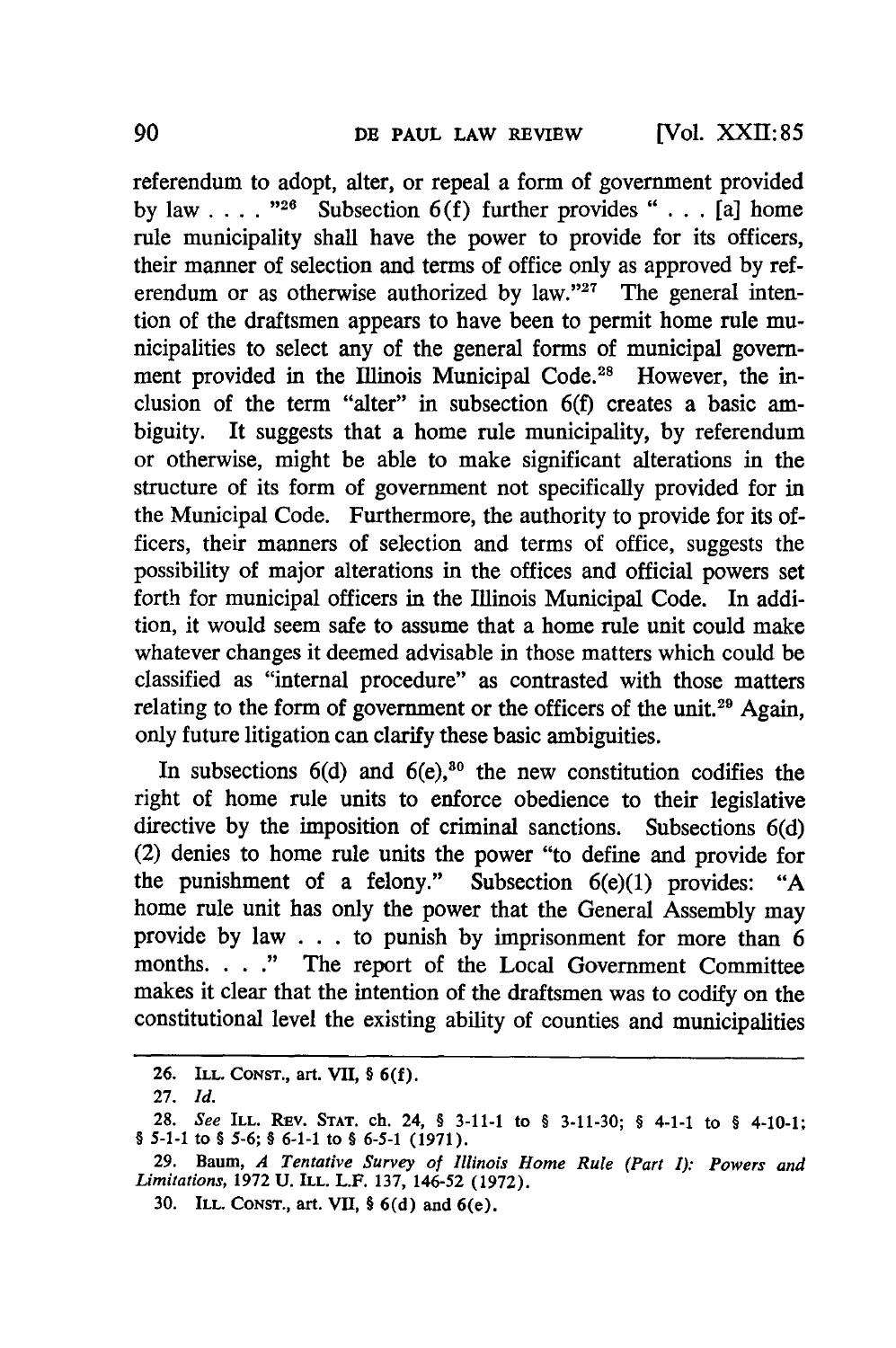91

to enforce their ordinances by the use of criminal sanctions."' However, it should be noted that strong doubts have been expressed as to whether or not a separate system of law enforcement on the municipal level may violate federal constitutional principles.<sup>82</sup>

Given the broad range of regulatory powers granted by subsection 6(a), it is obviously possible for many conflicts to arise between state regulatory policy and the regulatory policies of the various home rule units in the state. Subsections 6(g), 6(h) and 6(i) were adopted to cope with this problem.<sup>33</sup> Subsection  $6(g)$  permits the legislature to limit or deny any home rule power, including the power to tax "by a vote of three-fifths of the members of each house." Subsection 6(h), on the other hand, permits the General Assembly to "provide specifically by law for the exclusive exercise of the State of any power or function by a home rule unit. . . **."** The report of the Local Government Committee makes it clear that the provisions of subsection  $6(g)$  were intended to apply only to those instances in which the General Assembly was simply creating a legal vacuum by prohibiting home rule legislation without prohibiting regulation at the state level. $34$  In contrast, subsection 6(h) was intended to cover those situations in which the state was itself operating in the field.<sup>85</sup> Subsection 6(i) was intended merely to make it clear that where the General Assembly so specified local regulation and state regulation in the same area could exist concurrently.

Thus, subsections  $6(g)$ ,  $6(h)$  and  $6(i)$  provide the mechanism whereby the legislature might intervene in matters "pertaining to their government and affairs" when over-riding state policy should make such intervention necessary. It should be noted, however, that the effect of these sections is to eliminate the possibility of "implied pre-emption" as a doctrine limiting the role of home rule action.<sup>36</sup> Section 6(h) requires that the General Assembly "specifically" provide for the exclusive exercise of a function or power.

**<sup>31. 7</sup> RECORD** OF PROCEEDINGS at 1650-51.

**<sup>32.</sup>** Comment, *Defending an Illinois Proceeding for Violation of a Municipal Ordinance: The Worst of All Possible Worlds,* **1** LOYOLA **L.J. 86 (1970).**

**<sup>33.</sup>** ILL. **CONST.,** art. VII, **§§ 6(g), 6(h),** 6(i).

<sup>34. 7</sup> **RECORD** OF **PROCEEDINGS** at 1641-42.

<sup>35.</sup> *Id.* at 1642-45.

**<sup>36.</sup>** *Id.* at 1643.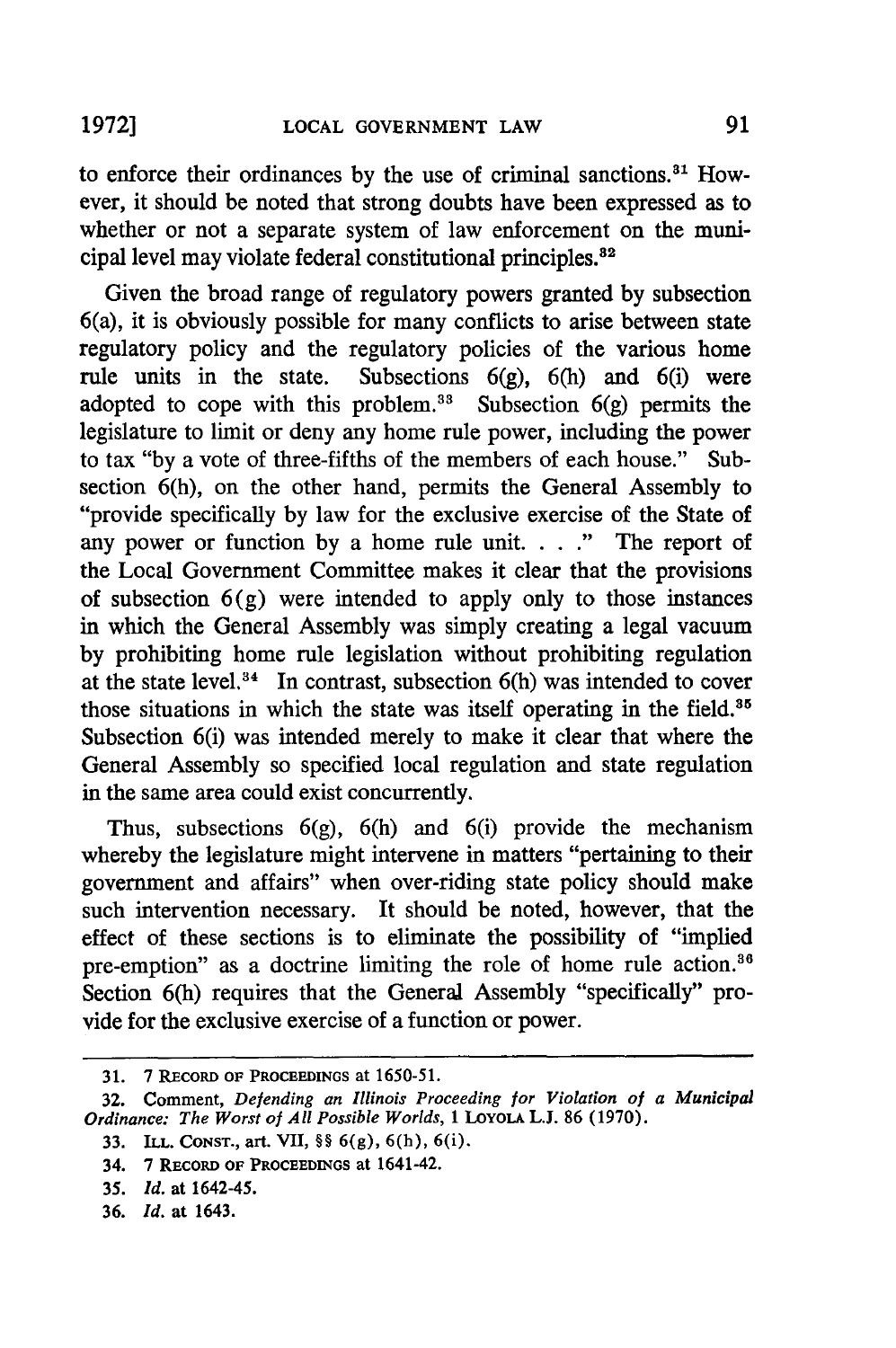As can be seen, the critical issue that arises out of the provisions of subsections  $6(g)$ ,  $6(h)$  and  $6(i)$  is the question of the size of the majority necessary for any legislative action limiting home rule functions. Assuming that a 60 percent majority of those elected to both houses is available, the General Assembly may deny or limit any home rule function except for those provided in subsection  $6(1)$ . **If,** however, only a simple majority can be mustered in favor of legislative intervention, only the provisions of 6(h) and 6(i) are applicable. However, to invoke the provisions of 6(h) and 6(i), the state must itself "exercise the power or perform the function." Thus, it becomes critical to determine when the state is actually exercising the power or performing the function as contrasted with those situations in which the state is operating merely to limit or deny home rule powers. For example, can the provisions of section 6(h) be invoked if the legislature should pass **by** a simple majority a statute setting forth a particular procedure to be followed **by** all local zoning boards? To hold that the state is "performing a function" **by** enacting such a statute would make it possible for the General Assem**bly** to interfere **by** a simple majority in the exercise of all home rule powers. Consequently, it would appear that such a statute would have to be enacted **by** a 60 percent majority of both houses to be effective against home rule units. Whatever the answer to this problem should turn out to be, the important point is that the capacity of the legislature to act under these circumstances will be determined **by** the definition of the term "the exclusive exercise of the state of any power or function." As is so often the case under the new constitution, the definition of this all important phrase will have to await future litigation.

In summary, it would appear that, although the grant of home rule powers in subsection 6(a) is indeed broad, it may be limited in two ways. First, the legislature might interfere pursuant to subsections  $6(g)$ ,  $6(h)$  and  $6(i)$ . Secondly, the grant of power in  $6(a)$  might be limited **by** judicial construction of the phrase "pertaining to its government and affairs." These two possibilities raise the question of the respective role of the judiciary and the legislature in controlling the use of home rule power.

It has been suggested elsewhere that the role of the judiciary in controlling the possible abuse of home rule power should be a limited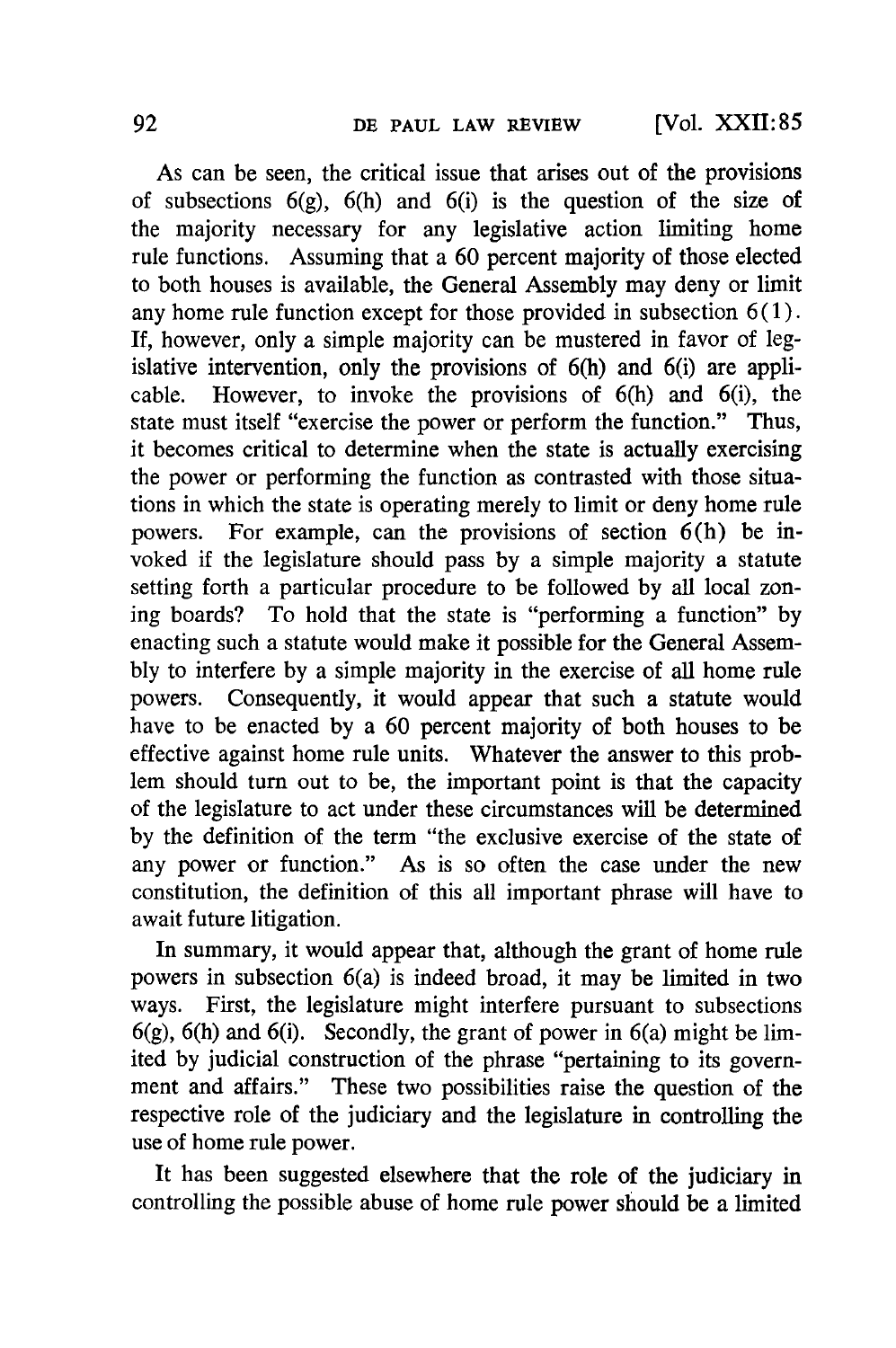one.37 It is argued that the entire structure of the home rule article in the new constitution would seem to place the primary burden of controlling the abuse of home rule power on the legislature. However, it is obvious that the draftsmen of the home rule article recognized that the grant of power in subsection 6(a) could not be considered unlimited. Furthermore, it is obvious that no legislature can possibly foresee all of the conflicts between state policy on one hand and a multitude of home rule policies on the other hand. It might not be possible for the legislature to react politically in time to avoid considerable abuse or injustice by the unforeseen impact of innumerable home rule regulations. Although a discussion of all of the issues involved in this question are beyond the scope **of** this article, the role of the judiciary in interpreting the various provisions of section 6 is a critical one and obviously can be determined only by future litigation. For the time being, all we can do is point out that the Constitutional Convention mandated in section 6(m) that the "powers and functions of home rule units shall be construed liberally."<sup>38</sup>

One of the most important additions to the powers of local governments to be found in the new constitution is in section 10 of the local government article:

### Section **10. INTERGOVERNMENTAL** COOPERATION

(a) Units of local government and school districts may contract or otherwise associate among themselves, with the State, with other states and their units of local government and school districts, and with the United States to obtain or share services and to exercise, combine, or transfer any power or function, in any manner not prohibited by law or by ordinance. Units of local government and school districts may contract and otherwise associate with individuals, associations, and corporations in any manner not prohibited by law or by ordinance. Participating units of government may use their credit, revenues, and other resources to pay costs and to service debt related to intergovernmental activities.

(b) Officers and employees of units of local government and school districts may participate in intergovernmental activities authorized by their units of government without relinquishing their offices or positions.

(c) The State shall encourage intergovernmental cooperation and use its technical and financial resources to assist intergovernmental activities.<sup>39</sup>

**19721**

<sup>37.</sup> Baum, supra note 29, at 152-57.

<sup>38.</sup> ILL. **CONST.,** art. VII, § 6(m).

**<sup>39.</sup>** ILL. **CONsT.,** art. VII, **§** 10.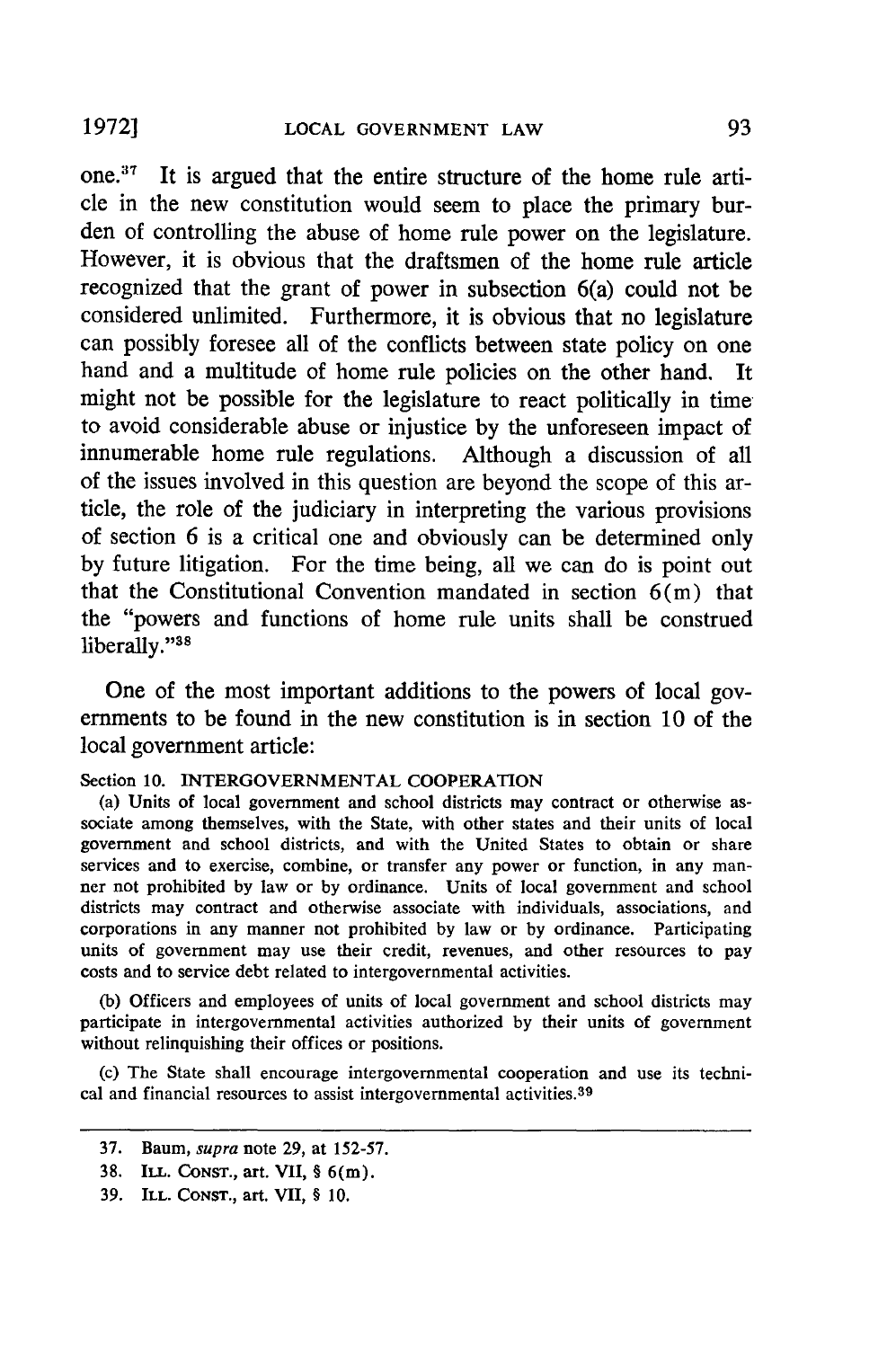Section 10 was intended to provide a possible solution to problems which extend beyond the limited boundaries of local governmental units. It is the only section in the new constitution which addresses itself to the so-called metropolitan area problems.<sup>40</sup> In effect, section 10 removes any legal objection to the delegation of governmental powers on the local government level.

It should be noted that section 10 applies to all governmental units. Although it is not confined to home rule units, it can be assumed that home rule units because of their wider scope of possible activities will make wider use of section 10 than will non-home rule units. In addition, it should be noted that these powers can be curtailed **by** the legislature **by** a simple majority.

Unfortunately, the Illinois Constitution of 1970 contains little provision for resolving conflicts between local governmental units. $41\degree$ Consequently, Illinois law remains in the somewhat confusing position that it has traditionally maintained on this question. For example, in *City of Des Plaines v. Metropolitan Sanitary District<sup>42</sup> the Illinois* Supreme Court has recently held that a sanitary district may locate a sewage processing facility within the boundaries of a city without any regard to that city's zoning laws. Following the lead of the Illinois Supreme Court, an Illinois appellate court has also recently held that a city may acquire and operate a garbage dump in an unincorporated area of a county without regard to that county's zoning regulations.43 In both of these cases, the rationale leaned heavily on the fact that the legislature had granted to the Chicago Metropolitan Sanitary District and to the City of Rockford the power of eminent domain to acquire property for the particular use which was the subject of the complaint. Apparently, the granting of eminent domain to accomplish a particular use or function immunizes that function from any restriction or control **by** any other local governmental units. Thus, there remains no mechanism for resolving the conflicting interests involved in cases such as these. We can assume

<sup>40. 7</sup> RECORD OF **PROCEEDINGs** at 1747-52.

<sup>41.</sup> The one exception to this generalization is the limited provision in art. VII, § 6(c) resolving conflicts between home rule counties and municipalities located within their borders.

<sup>42. 48</sup> Ill. 2d 11, 268 N.E.2d 428 (1971).

<sup>43.</sup> O'Connor v. City of Rockford, 3 Ill. App. 3d 548, 279 N.E.2d 356 (1972).